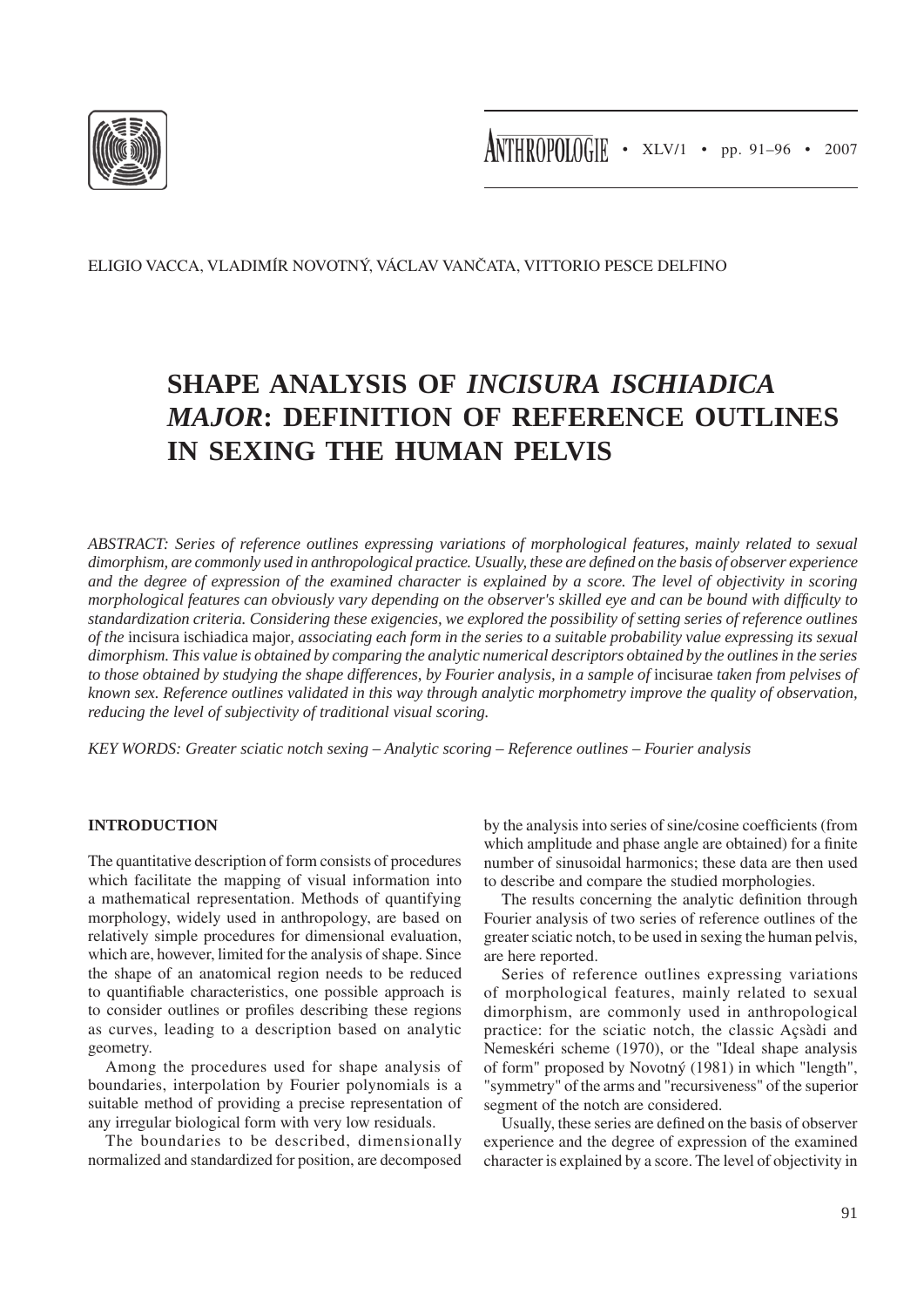

FIGURE 1. Greater sciatic notch, standard positioning and reference points used to define the boundaries for shape analysis; the profiles were dimensionally normalized by scaling each boundary to the same value of depth (a–b) so as to reduce size influences.

scoring the degree of expression of morphological features can obviously vary depending on the observer's skilled eye and can be bound with difficulty to standardization criteria.

Considering these exigencies, we explored the possibility of setting series of reference outlines of the *incisura ischiadica major* associating each form in the series to a suitable probability value expressing its sexual dimorphism. This value is obtained by comparing the analytic numerical descriptors obtained by the series to those obtained by studying the shape differences, by Fourier analysis, in a sample of *incisurae* taken from pelvises of known sex.

Reference outlines validated in this way through analytic morphometry can improve the quality of the observation, reducing the level of subjectivity of traditional visual scoring.

## **MATERIALS**

The boundaries of the *incisura ischiadica major* on 97 male and 98 female *os coxae* were considered; the material, from the 19th and 20th centuries, came from Czech and German collections, of known sex, from the Institutes of Anatomy in Prague and Brno and was traced as silhouettes by V. Novotný (Novotný 1986). Various kinds of analytic descriptions of the sample are reported in several papers (Vacca *et al.* 1997, Novotný *et al.* 1993, 1997, Di Bacco *et al.* 1995).

#### **METHODS**

#### **Standard positioning and dimensional normalization of the boundaries**

For each *os coxae* the boundary of the *incisura ischiadica* was considered in the trait between the base of the *spina ischiadica* and *the spina iliaca posterior inferior* till the point where the latero-superior segment of the *incisura* meets the extremity of the *facies auricularis* (*Figure 1*: points c, d).

The above reference points were placed in a system of orthogonal Cartesian axis on the same ordinate value; the profiles were dimensionally normalized with an optical scaling attributing the same value of depth to each one (segments a–b) so as to reduce size influences.

#### **Data acquisition**

In each profile the latero-superior and the latero-inferior parts (*Figure 1*: a–c and a–d traits) were examined independently; thus, for each *incisura* two separate series of 90 equispaced abscissa values were serially acquired starting from the deepest point of the *incisura* (*Figure 1*: point a) up to the two extremities of the notch (*Figure 1*: points c and d).

Acquisition and analytical data processing were performed using S.A.M. (Shape Analytic Morphometry) system. The system is constituted by an integrated architecture of analytical procedures which allow a complete description of the shape in two-dimensional forms. For this work, mainly the section dedicated to the description of open curves using the trigonometric interpolation according to Fourier polynomial was used (Pesce Delfino *et al.* 1997).

**Analytical description of the boundaries: Fourier analysis** Each data series consisting in distances between the 90 points of the profiles and the corresponding points on the reference straight line subdividing the notch (*Figure 1*: points a–b) was submitted to the trigonometric polynomial; the result is Fourier sine/cosine coefficients for a number of harmonic contributors not exceeding half of the number of points which constitute the series. By the coefficients the amplitude and phase values of the single contributing harmonics are then calculated, amplitude being related to absolute size of coefficients and phase coming from sign and size ratio of sine/cosine coefficients.

The harmonic coefficients (*Figure 2*) are calculated in increasing order corresponding to the period of the sinusoidal contributors, so they are orthogonal (statistically independent).

The procedure gives a description, with very low residuals, of any irregular periodic one-dimensional oriented data series. It is possible to make a partial or overall resynthesis, simply by algebraic adding of the contributing harmonics; further, when different profiles are described, it is possible to make comparisons through graphic superimposition of single sinusoidal contributors or of partial additions of subsets of these contributors establishing in this way their contribution in determining the studied shape.

A large variety of applications of Fourier analysis both in phylogenetic and ontogenetic studies are reported in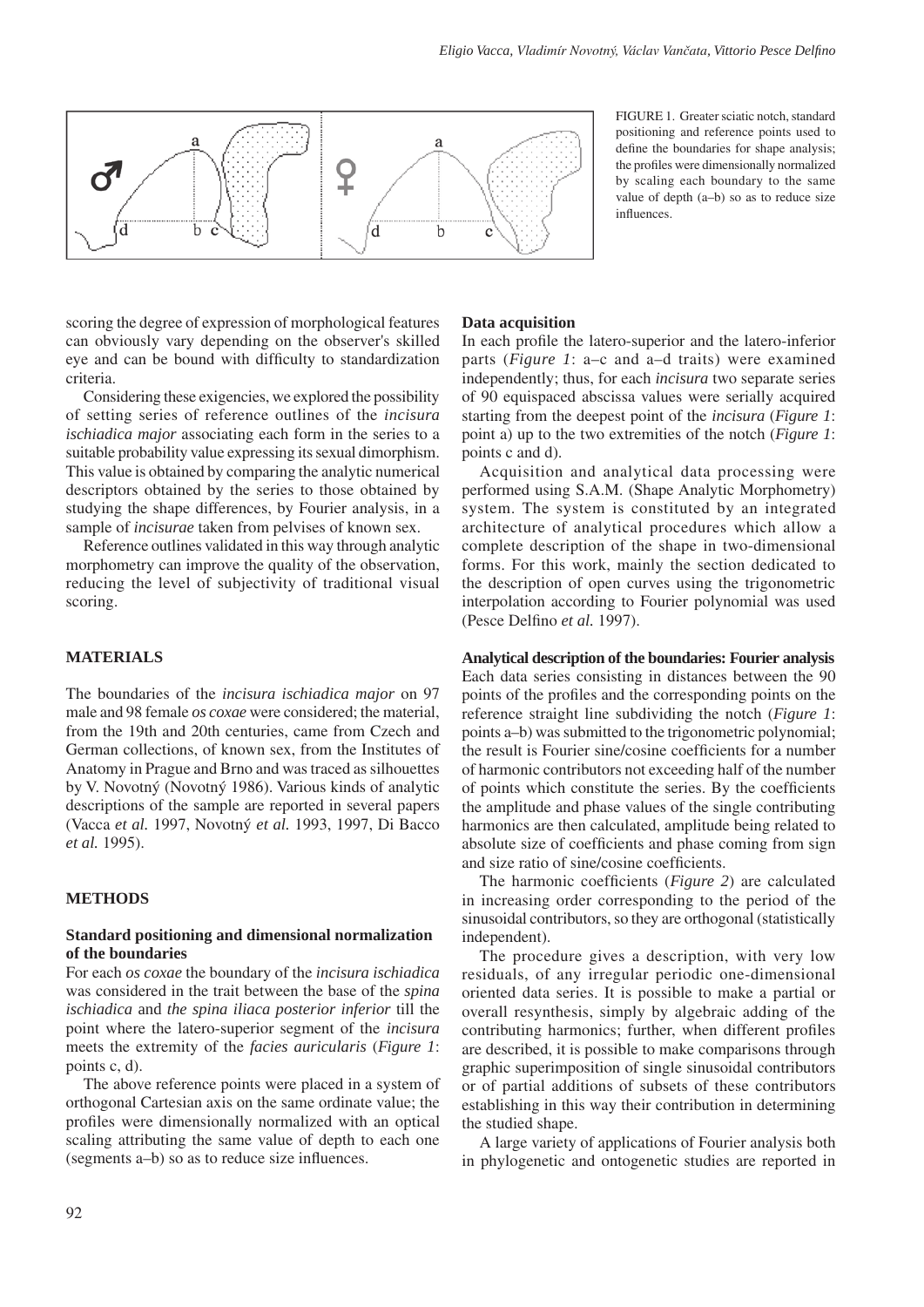FIGURE 2. Sample of a male and a female treated boundary before (filled outlines) and after dimensional normalization and Fourier spectra (first 15th harmonics), obtained for: a) latero-inferior ramus, b) latero-superior ramus.



Lestrel (1997), together with an exhaustive explanation of the technique.

The extracted Fourier variables (amplitudes and phase angles) were utilized in performing multivariate discriminant analysis, to set linear functions efficacious in distinguishing the male and female groups.

The following results still contain a certain amount of dimensional information and currently, work is underway to separate further information regarding dimension from that of shape.

### **RESULTS**

Three discriminant equations were defined for the lateroinferior ramus, the latero-superior ramus and for the complete notch respectively (*Table 1*). The best results were obtained using amplitude and phase angles from both the latero-superior ramus and the latero-inferior ramus; by utilizing a linear combination of 14 variates the correct attribution was obtained in 191 data cases out of 197 (97% of cases were correctly attributed) (Vacca *et al.* 1997).

The equations giving the results reported in *Table 1* were used to classify the outline reference series defined as follows:

1) Definition of reference outlines exploring the central area of the sample variability.

The first reference series is constituted by the mean profile (dotted lines in *Figure 3*) and by the mean profile  $\pm 1$  and  $\pm$ 2 standard deviation, so that 5 profiles for the male (*Figure 3a*) and 5 profiles for the female group (*Figure 3b*) were obtained; each of them was described by Fourier analysis and then reclassified on the basis of previously obtained discriminant equations.

TABLE 1. Results of the discriminant analysis performed by using Fourier data on the latero-inferior ramus and on the latero-superior ramus separately and on both rami together (Vacca *et al.* 1997).

| Rami                                                | Data cases |     | Classified | Misclassified | Classified $%$ |
|-----------------------------------------------------|------------|-----|------------|---------------|----------------|
| function No. 1<br>latero-inferior                   | males      | 97  | 75         | 22            | 77.319         |
|                                                     | females    | 98  | 79         | 19            | 80.612         |
|                                                     | total      | 195 | 154        | 41            | 78.965         |
| function No. 2<br>latero-superior                   | males      |     | 93         |               | 95.876         |
|                                                     | females    | 98  | 92         |               | 93.877         |
|                                                     | total      | 195 | 185        | 10            | 94.876         |
| function No. 3<br>latero-inferior & latero-superior | males      | 97  | 94         |               | 96.907         |
|                                                     | females    | 98  | 95         |               | 96.939         |
|                                                     | total      | 195 | 189        |               | 96.923         |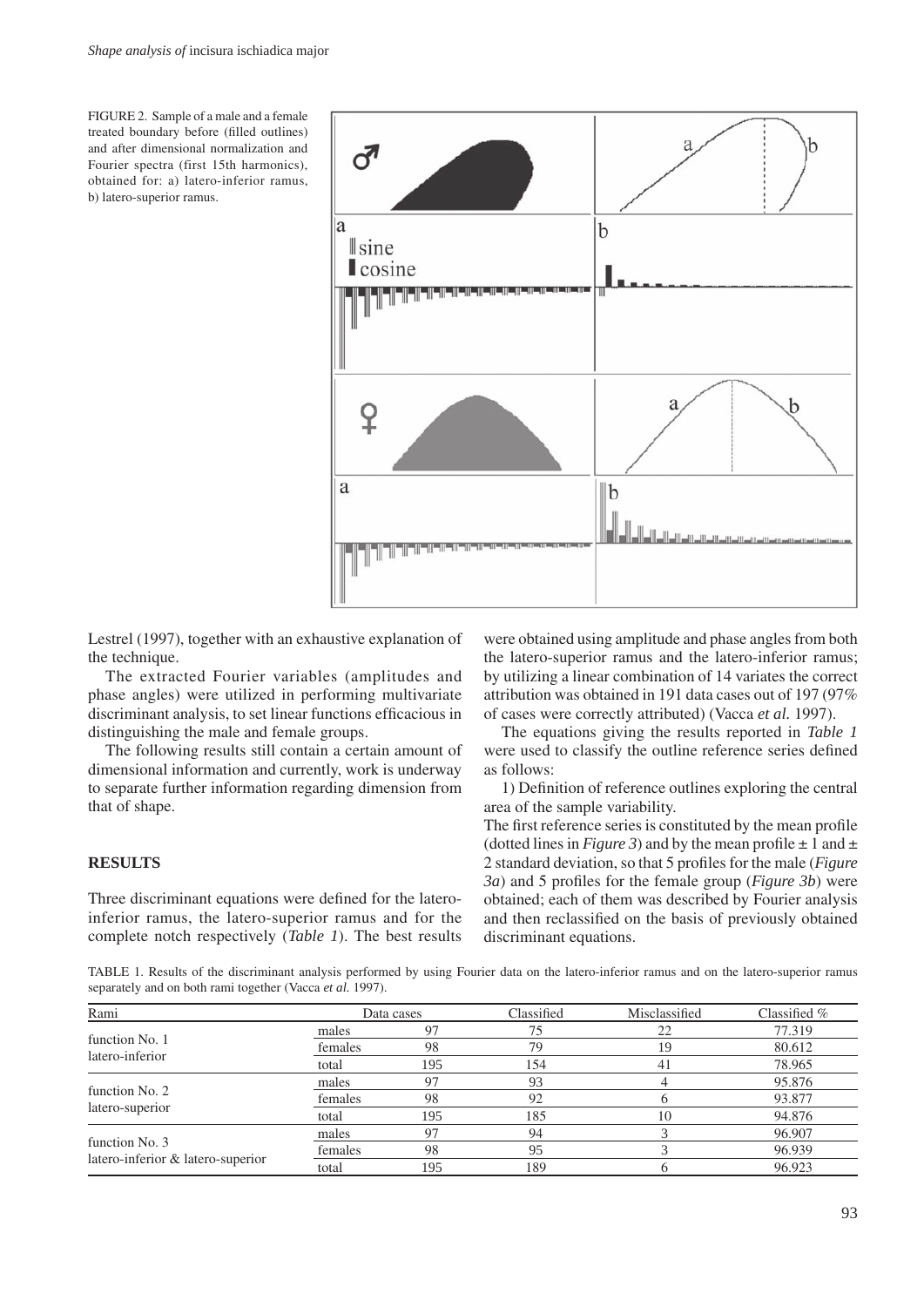

FIGURE 3. Reference outlines defined on the basis of the mean  $(N=97)$  male (a) and the mean (N=98) female (b) profiles plus and minus 1 and 2 standard deviation values. The calculated probability of group appurtenance, obtained by the discriminant equations based on Fourier data, is reported for each single profile (S, superior ramus; I, inferior ramus) and for their possible combinations.

The probability of group membership in respect to the given group is reported (*Figure 3*) for the superior and inferior ramus separately and for the possible combination of forms.

2) Definition of reference outlines exploring the limits of the sample variability.

Two notch boundaries for which the highest scores were obtained in discriminant analysis for the male and female groups respectively (corresponding traditionally speaking to a hyper-male and hyper-female morphology) are first selected (*Figure 4a*). Superimposing the two notch profiles,

the range of variability for the male and female groups for the superior and inferior arm respectively, is defined (*Figure 4b*). The empty space between the male and female curves is then filled by interpolation according to Lagrange (Pesce Delfino *et al.* 1986); through this kind of interpolation, intermediate shapes are obtained by progressively varying the weight of two original profiles (grey outlines in *Figure 4b*).

The interpolated curves were described by Fourier analysis and 3 curves for the superior arm and 3 for the inferior arm (*Figure 4c*, black outlines) were identified, for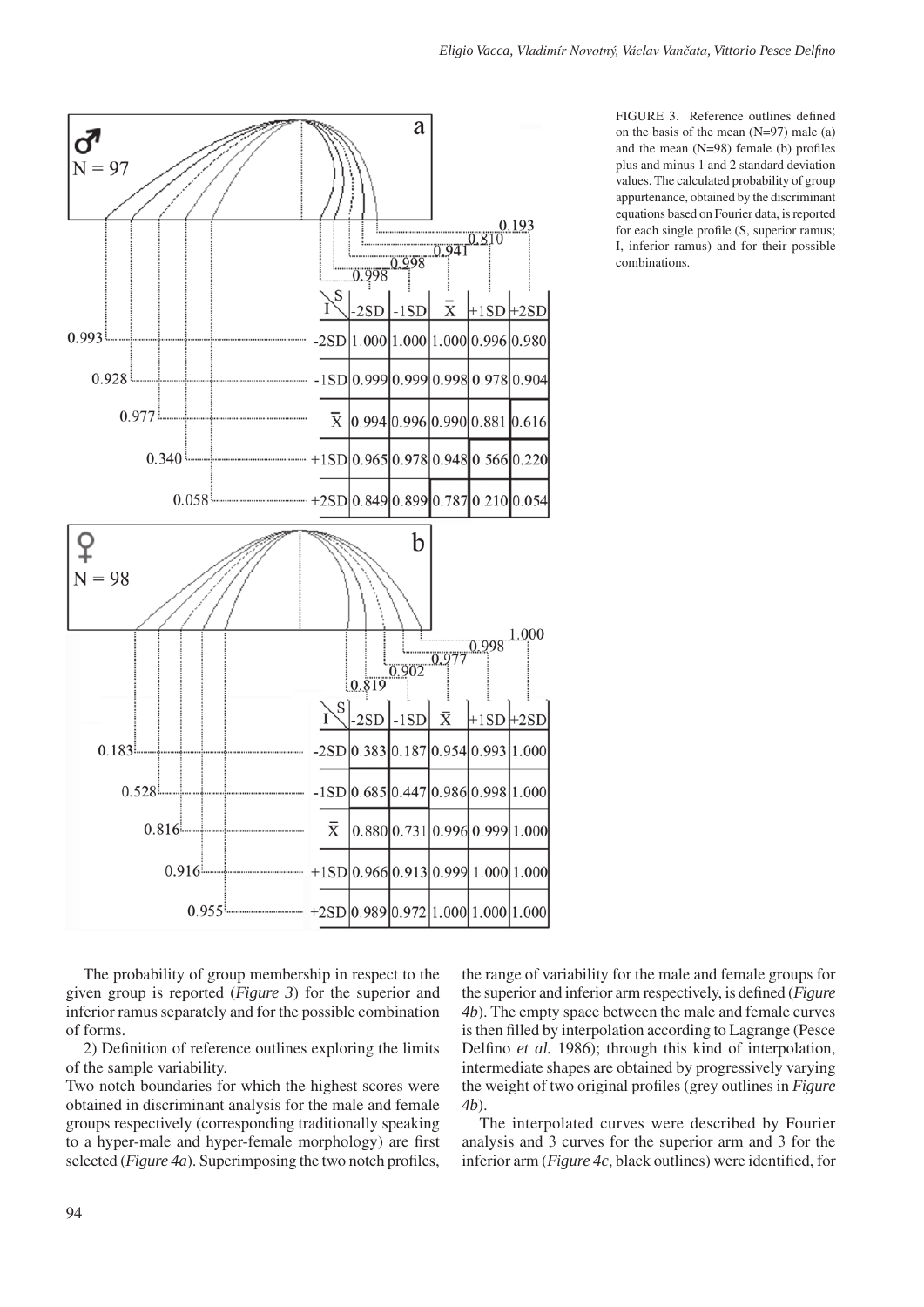FIGURE 4. Reference outlines defined by filling the space variability between a hyper-male and a hyper-female morphology (a) by intermediate forms synthesized through Lagrange interpolation (grey outlines in b). 3 intermediate curves for the superior arm and 3 for the inferior arm (c, black outlines) were identified for which discriminant analysis gives a probability of group appurtenance of about 0.75, 0.50 and 0.25 respectively (if tested in respect to the male group, that is 0.25, 0.50 and 0.75 if tested in respect to the female group). The probability of group appurtenance is reported for each single profile and for their possible combinations.



which the discriminant analyses give a probability of group appurtenance of about 0.75, 0.50 and 0.25 respectively (if tested in respect to the male group, that is 0.25, 0.50 and 0.75 if tested in respect to the female group).

The probability of group appurtenance obtained by the multivariate discriminant analysis for the original profiles, the selected intermediate Lagrange profiles and their possible combinations are reported in *Figure 4*.

## **CONCLUDING REMARKS**

The increase of discriminant power obtained by analytic description in respect to the dimensional one recalls the problem of using proper variables for studying form.

The relatively low efficacy of the morphoscopic and scoring analysis is, probably, related to the general fact that while our visual perception is very effective in shape recognition, we are not so able to describe shape. Thus, tools able to help us in this second aspect of analysis are needed.

The perceptive logic we follow in recognizing form, in fact, is not easy to define, but it is probably not necessary to fully understand it in order to reach the goal, if there are tools (mathematic tools in this case) able to describe what we are able to see and that can be univocally referred to the morphological features.

On the basis of the results obtained and considering the defined reference outlines, some basic or invariant morphological features that can help the sex diagnosis of the sciatic notch can be outlined: for example, beside the already known features like length, divergence of the rami and the recursive trend of the superior ramus (Novotný 1986), another feature that seems to play a certain role in determining correct sex attribution is related to the placement of maximum convexity on the superior ramus.

The maximum convexity position placed rather high in the profile drives the description in a masculine sense; if the maximum convexity point is placed at the end of the profile the ramus is analytically defined in a feminine sense.

In addition, the recursive trend of the latero-superior ramus in true male morphology must be accompanied by the allocation of the maximum convexity point in the upper part of the ramus, otherwise misclassification can occur.